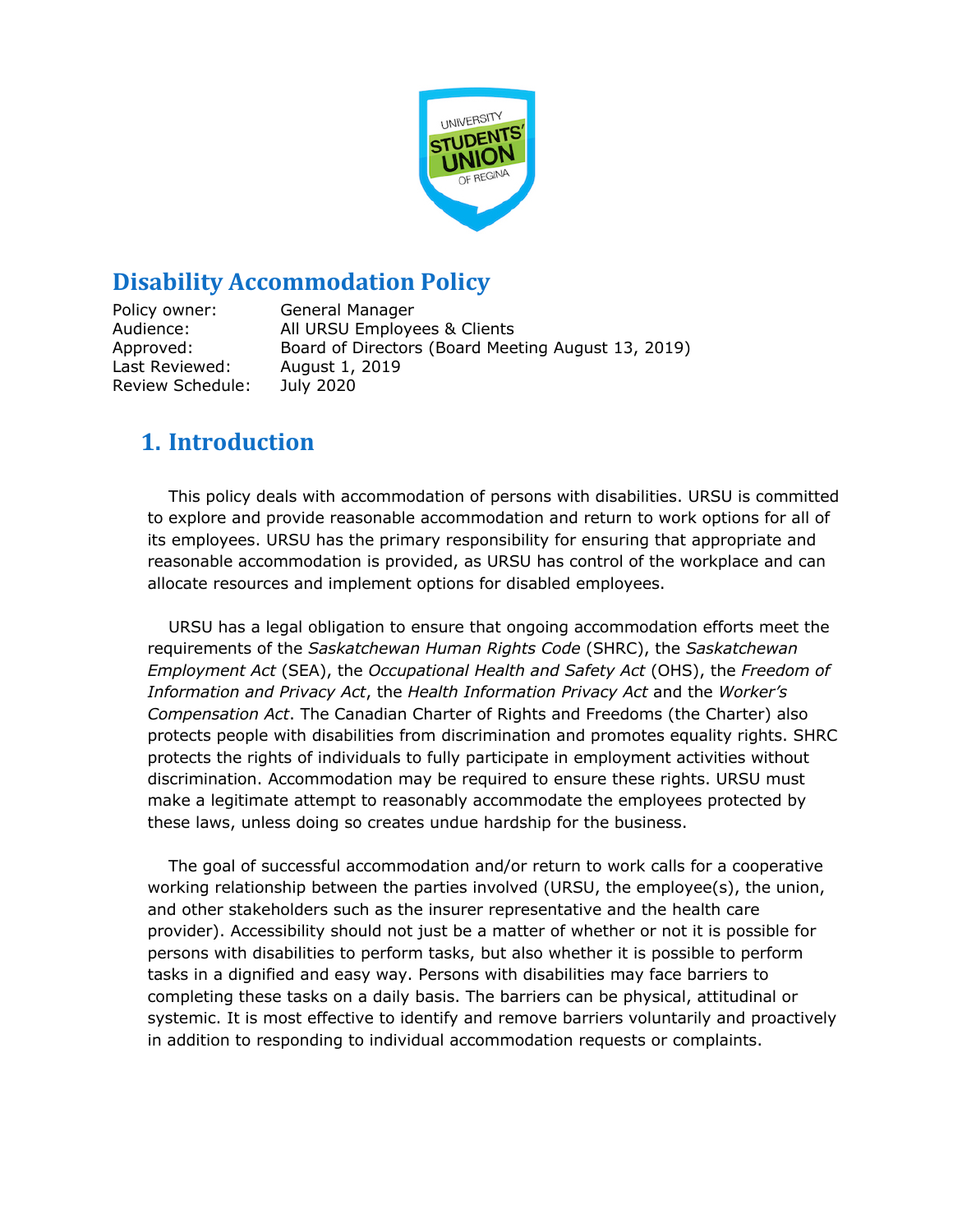# **2. Definitions**

**Accessible Formats:** These include, but are not limited to, accessible electronic formats, Braille, text transcripts, large print, recorded audio, and other formats accessible to persons with disabilities.

**Assistive Device:** A technical aid, communication device or other instrument that is used to maintain or improve the functional abilities of people with disabilities. Personal assistive devices are typically devices that members and guests bring with them such as a wheelchair, walker or a personal oxygen tank, or any item that might assist in hearing, seeing, communicating, moving, breathing, remembering and/or reading.

**Barrier:** Anything that prevents a person with a disability from fully participating in all aspects of society because of his/her disability. This includes:

- a physical barrier;
- an architectural barrier:
- an informational or communications barrier;
- an attitudinal barrier;
- a policy, practice or procedure barrier.

**Communication Supports:** These include, but are not limited to, sign language, plain language and other communication supports that facilitate effective communications.

**Duty to Accommodate:** Sometimes people need to be treated differently to prevent or reduce discrimination. As an employer, URSU has an obligation to take steps to eliminate different and negative treatment of individuals, or groups of individuals based on prohibited grounds of discrimination. Courts have set a high threshold for satisfying the duty to accommodate; some hardship is implied. The employer's obligation will be met if the disabled employee has been accommodated and remains unable to return to work in the foreseeable future or the accommodation threatens the proper operation of the business.

**Persons with Disabilities -** Persons with disabilities are persons who have a disability within the meaning of section 2(1)(d.1) of *The Saskatchewan Human Rights Code*. In addition, for the purposes of employment equity plans, persons with disabilities:

- a. have persistent physical, intellectual, mental, psychiatric, sensory or learning conditions that
	- i. require a technical device and/or personal support or service which enables such persons to perform the essential functions of a job; and/or
	- ii. require some form of accommodation such as extra rest breaks, or time off/leave to obtain treatment as necessary, or modifications to job responsibility, job site, or work hours;

b. consider themselves, and believe an employer or a potential employer would consider them disadvantaged in finding, retaining or advancing in employment because of that condition.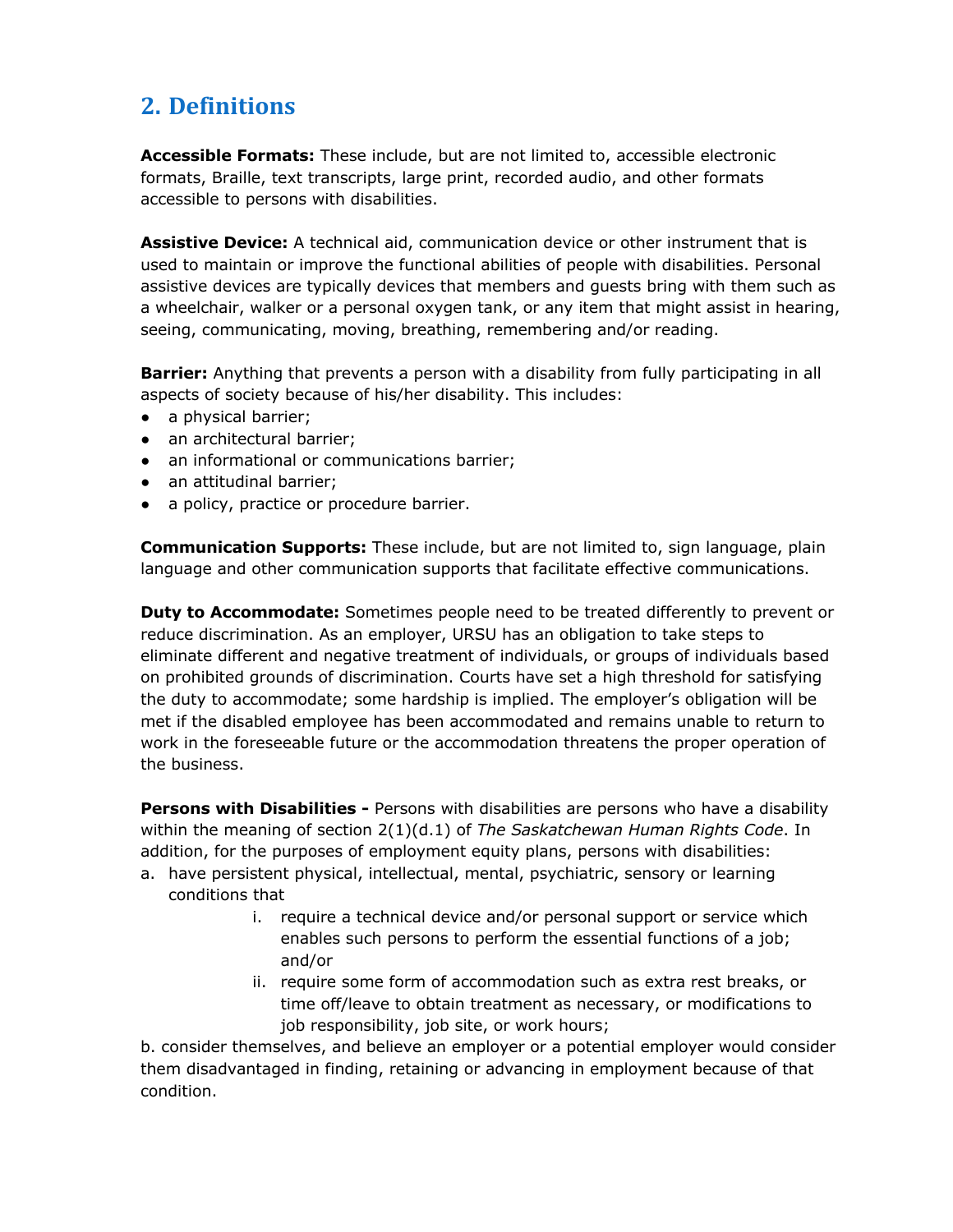The definition includes disabilities of different severity, visible as well as non-visible disabilities, and disabilities in which the effects may come and go. This is a broad definition, and one that must be considered closely when educating our employees in the appropriate response to our customers.

**Reasonable Accommodation:** Accommodations are "reasonable" so long as they don't impose undue hardships on the employer. Recent Supreme Court of Canada decisions have placed the burden on employers to demonstrate how providing accommodations will cause undue hardship, usually by compromising safety or jeopardizing the organization's solvency.

**Support Person:** A support person is, in relation to a person with a disability, another person who accompanies him or her in order to help with communication, mobility, personal care, medical needs or access to goods and services.

**Service Animal -** A service animal is any dog that is individually trained to do work or perform tasks for the benefit of an individual with a disability, including a physical, sensory, psychiatric, intellectual, or other mental disability.

**Therapy (or Emotional Support) Animal -** A therapy animal is an animal that might be trained to provide affection and comfort to people in hospitals, retirement homes, nursing homes, schools, hospices, disaster areas. They may also help those suffering from psychological issues or mental concerns. Therapy animals are usually not assistance or service animals, but can be one or both with some organizations.

**Reasonableness test -** Has the Employer done everything in its power to accommodate the employee in question? Will continuing to accommodate the employee in this manner lead to financial or daily operating hardship for the business? A reasonableness test is essentially asking if the proposed decision is reasonable given the circumstances, facts, and history of the employee.

**Undue Hardship -** The duty to accommodate extends to the point of 'undue hardship'. Undue hardship is generally defined as an unbearable financial cost or a considerable disruption to business, or an interference with the rights of others. The size of the employer's operation or labour pool may be taken into account, as well as safety considerations and the nature of the employment contract. Employers may apply a reasonableness test in circumstances where an employee has experienced considerable absenteeism with no likelihood of returning to work.

**URSU -** The University of Regina Students' Union. For all intents and purposes of this document, URSU is considered the employer.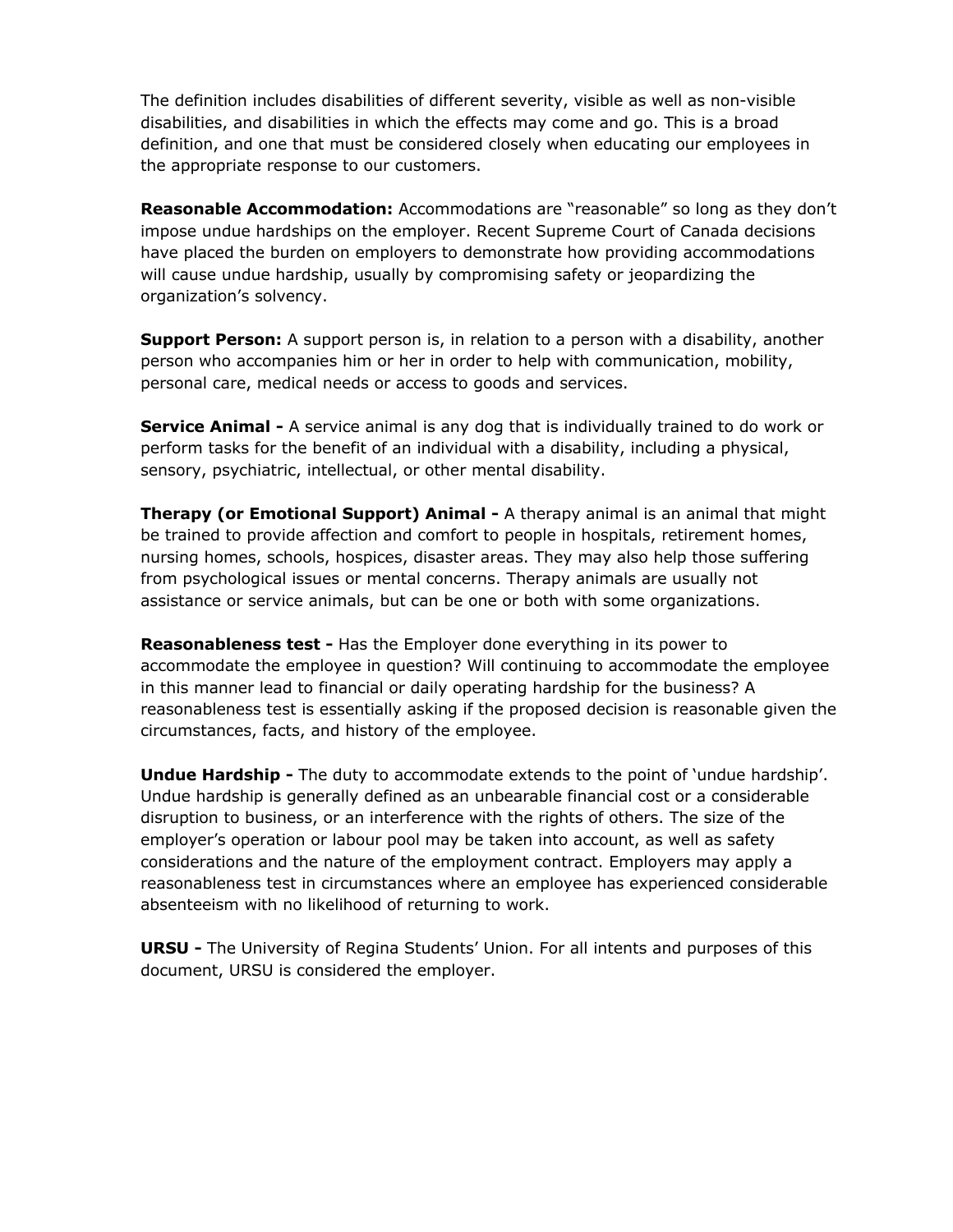# **3. Policy**

URSU employees and representatives are encouraged to be proactive in seeking solutions and removing barriers, as well as alerting all clients and employees to the range of accommodations that are available. The term "persons with disabilities" will be the norm, and if a specific condition must be referenced, the condition will be referenced last (eg. person with low vision). The following are some general tips that may help make communication and interaction with or about people with all types of disabilities more successful:

- Remember to put people first. It is proper to say person with a disability, rather than disabled person or the disabled.
- It is best to wait until an individual describes his or her situation to you, rather than to make your own assumptions. Many types of disabilities have similar characteristics and assumptions may be wrong.

# **3.1 Accommodation**

URSU is committed to an inclusive workplace supporting a diverse and representative workforce. We will respond to the needs of persons with disabilities by removing discriminatory barriers to equal participation and enjoyment in employment, up to the point of undue hardship in accordance with the *Saskatchewan Human Rights Code*.

Accommodation may entail changes in physical settings, policies and practices, and includes workplace accommodations and/or return to work plans that enable employees to perform to the full extent of their abilities. Accommodation may be required to assist an employee to stay at work. The employees in question may be experiencing limitations while managing symptoms of an illness or injury. URSU is committed to assisting employees in returning to work after suffering from an illness or injury. Employees may return to work as soon as they are able to perform meaningful, productive work, safely within medical restrictions. Requests for accommodation must be supported by medical documentation, which clearly states the need for an accommodation and any medical restrictions.

Accommodation efforts should be:

- Cooperative and involve the employee, managers, the union and co-workers;
- Respectful of the employee's dignity and self esteem;
- Timely and responsive;
- Confidential to the greatest extent possible;
- Flexible to meet both employee needs and operational requirements; and
- Individualized to the specific needs of the employee and job requirements.

Accommodation could include the following: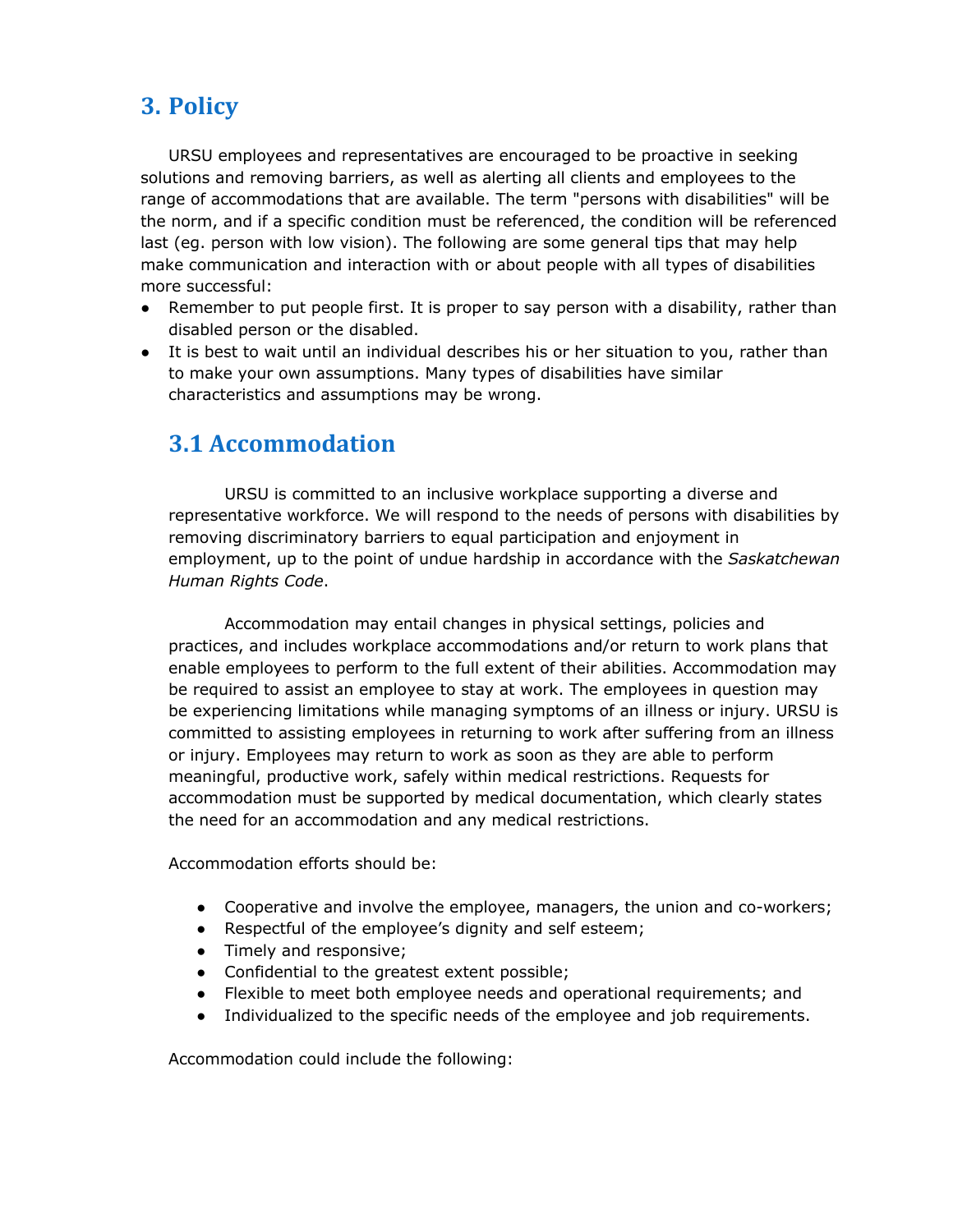- For persons with communication disabilities, accommodation can include the use of sign language interpretation, telewriter (TTY), braille, audio tapes, computer diskettes, or other methods of communicating.
- For persons with intellectual disabilities, accommodation can include job coaching or individualized on-the-job training.
- Temporarily rearranging work duties for a pregnant woman.

# **3.1.1 Assistive Devices**

URSU allows the use of assistive devices for persons with disabilities. These devices may include (but are not limited to):

- Manual and motorized wheelchairs, scooters, canes, crutches and walkers;
- Assistive technology such as screen readers, head mouse, screen magnifiers and voice recognition;
- Hearing aids and other personal assistive devices.

# **3.1.2 Service & Therapy Animals**

URSU allows persons with disabilities who are accompanied by a service animal and/or therapy animal to enter its premises, except where prohibited by law for health and safety reasons.

# **3.2 Employment Equity**

The long-term goal of employment equity plans is to achieve representation of persons with disabilities that matches the representation of persons with moderate to severe disabilities in the working age population. In order to reach this goal within a reasonable time period, employers who have not yet achieved the long-term goal percentage are asked to set interim hiring goals that are higher than the disability representation percentage for persons with moderate to severe disabilities. The hiring, promotion or transferring of persons with disabilities into occupations will be based on the availability of qualified or qualifiable candidates.

In other words, URSU should strive to have a workforce with a percentage of people with disabilities that reflects the percentage of people of working age with disabilities in Saskatchewan. If 9% of the working age population in Saskatchewan identifies as persons with disabilities, URSU should strive, whenever possible, to have a workforce with more than 9% of their employees identifying as persons with disabilities.

# **3.3 Employee Training**

URSU will ensure that all applicable and relevant employees have been trained on necessary requirements in the *Saskatchewan Human Rights Code*, the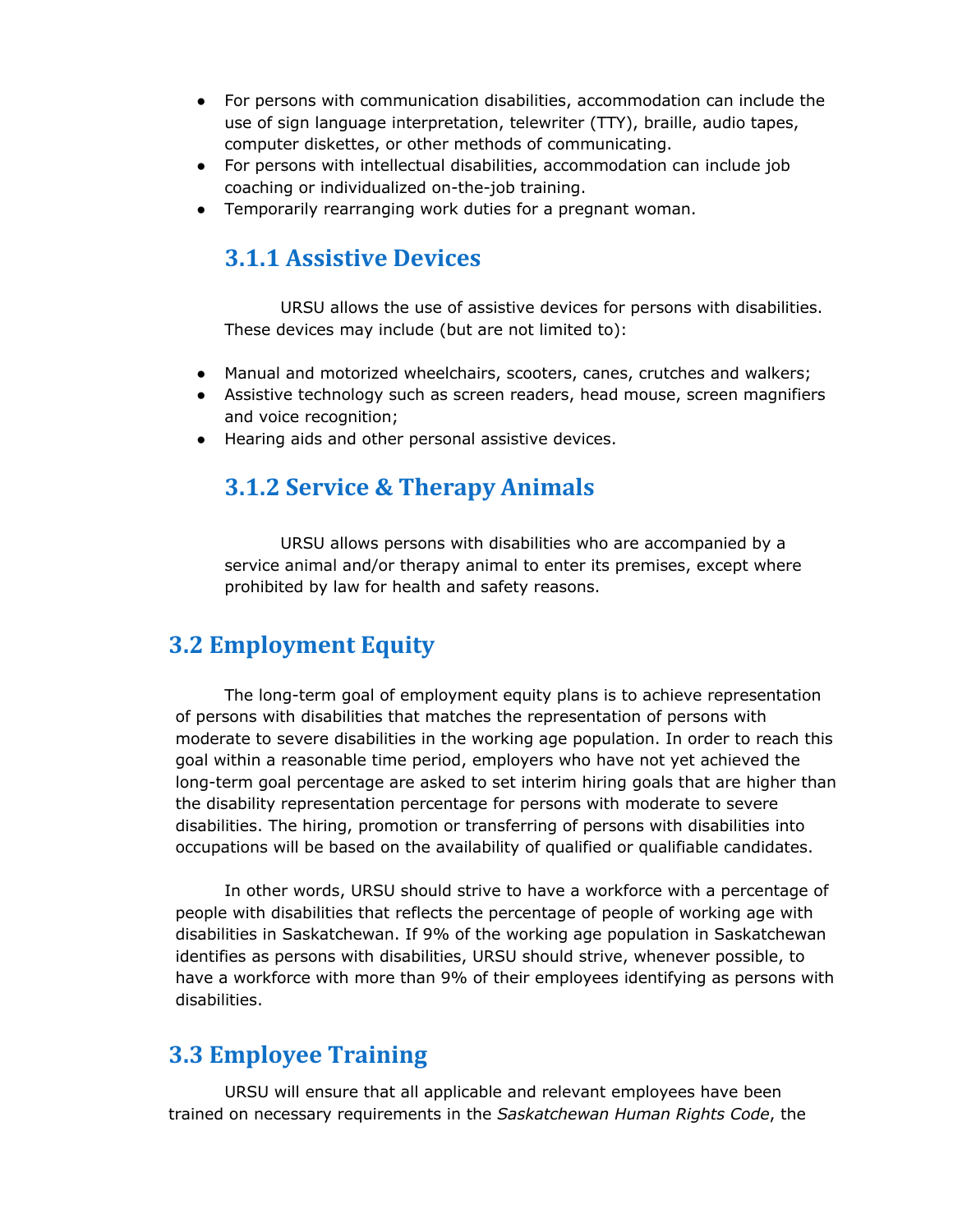CUPE/URSU Collective Agreement, and other relevant legislation and documentation as it pertains to working with people who have disabilities.

# **3.4 Performance Management, Talent Development and Promotions**

URSU will make an effort to consider individual accommodation plans throughout the career of its employees. This includes matters pertaining to performance management, skill development, and promotions. An individual employee's disability will be fairly considered when discussing performance management and promotion matters.

### **3.5 Recruitment, Assessment and Selection Process**

URSU is required to provide reasonable accommodation upon identification of any need(s) during the assessment process (interviews, skill testing exercises, etc.) and explore all reasonable accommodation options for employment to the point of undue hardship, where supporting medical documentation is provided.

# **4. Roles & Responsibilities 4.1 Privacy**

The privacy of all disabled employees will be respected. The personal information collected for the administration of this policy will only be used by or disclosed to individuals who need the information to perform the duties of their position. The amount of information shall be limited to that which is reasonably required to achieve the purpose. Individuals who have been given access to the information are responsible for treating the information as confidential. Employees with access shall not further disclose the information to any other party unless necessary for the specific task they have been given. They will also use the information only for the purposes of providing a service or making a decision. Employees with access to personal data have an obligation to safeguard the information from further access, intentional or unintentional.

#### **4.2 Roles**

### **4.2.1 Overseeing Manager:**

The manager or supervisor overseeing the employee with a disability will be the first contact for that employee should any need arise. A large portion of the task of accommodation should be lead by this manager. Tasks that the overseeing manager should be responsible for include:

● Maintaining close contact with the employee while searching for appropriate work assignments/accommodations;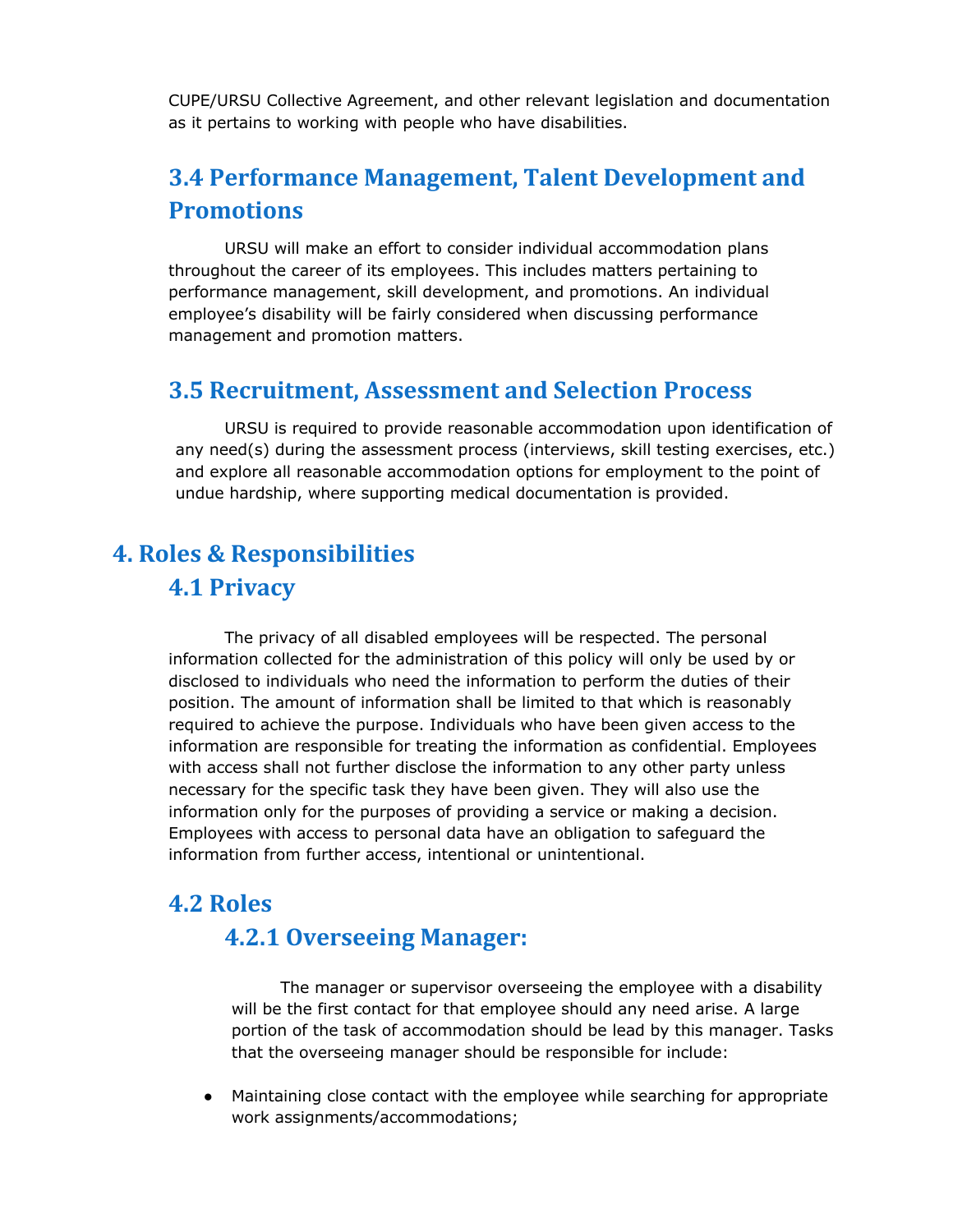- Identifying options for accommodation;
- Developing and implementing a reasonable accommodation plan;
- Anticipating the employee's return to work readying the workplace, exploring, arranging and paying for costs associated with the required accommodation that may not be covered by the insurer;
- Communicating the intent of the accommodation to other employees in a sensitive, respectful and confidential manner;
- Identifying the option of union representation, if appropriate, to the employee.
- Fostering open and constructive communication.
- Demonstrating sensitivity to and respecting confidentiality of information.
- Raising awareness to facilitate understanding of the policy.
- Participating and co-operating to facilitate workplace accommodation.

### **4.2.2 Employee:**

Employees have an obligation to inform an employer of their need for accommodation, where possible and practical, and to assist in securing an appropriate accommodation. The employee should not turn down any reasonable proposal for accommodation that is offered. Accommodation may be a continuum of measures and not a perfect or final solution. Employees are obligated to provide necessary detailed medical or other information that justifies the request for accommodation. This could include undertaking a functional assessment. Employees must co-operate with rehabilitation efforts and should work within medical restrictions. The employee must accept the rate of pay for the type of work performed. Benefits may also be adjusted to reflect time worked. The following tasks are also required of the employee:

- Provide medical verification to the employer outlining the need for an accommodation, including clear documentation of medical restrictions;
- Where an alternate position is required, provide an updated and comprehensive resume and bring forward information about appropriate placement options they may be aware of and wish to explore;
- Participate and cooperate with the employer and other stakeholders in any efforts to determine an appropriate and reasonable accommodation without expecting a "perfect" solution; and,
- Determine whether to involve union representation, if appropriate.

## **4.2.3 Human Resources Administrator:**

URSU should have a designated employee, manager, or representative who agrees to take on the following tasks. This person will act as a liaison for both parties, ensuring that URSU makes a genuine attempt to accommodate employees with disabilities to the fullest extent possible. Tasks of the Human Resources Administrator include: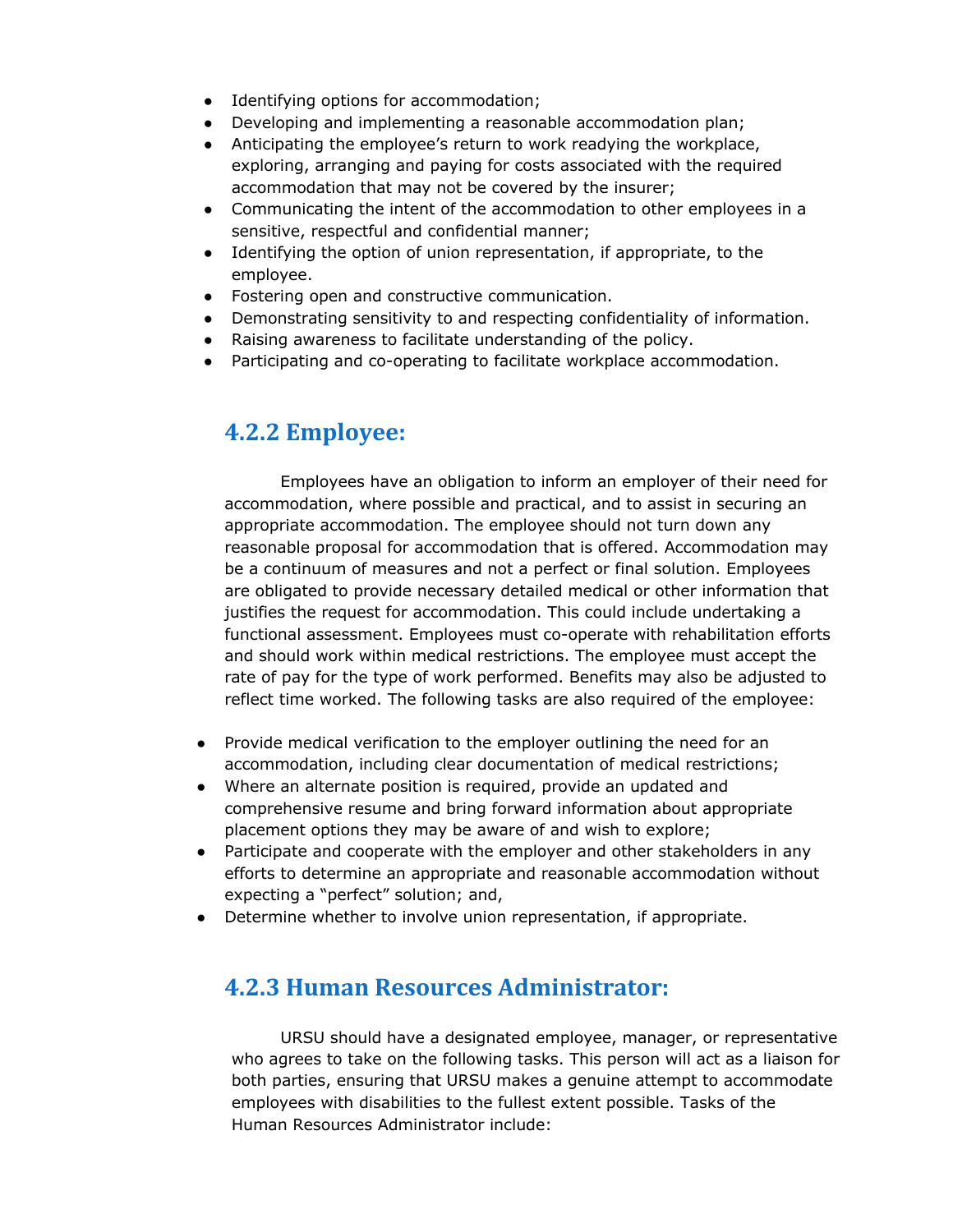- Providing advice and guidance to the overseeing supervisor or manager regarding medical accommodation and the return to work process;
- Assisting in exploring appropriate accommodations within the work unit;
- Assessing the employee's competencies, transferable skills and restrictions considering the obligations of medical accommodation;
- Participating and cooperating with all parties;
- Acting as a resource for all parties and participants; and,
- Supporting and educating managers in their obligations.

# **4.2.4 Insurance Plan Representative (Long-Term Disability, Workers Compensation Board, Saskatchewan Government Insurance):**

This party may or may not be involved in the accommodation process. If an Insurance Plan Representative is going to be involved, the employee and the manager need to be notified. The tasks of the Insurance Plan Rep are as follows:

- May make the initial referral to the employer to advise of readiness to return to work and provide information clearly outlining the medical restriction(s);
- May assist in the clarification of the restriction information by consulting with the health care provider to clarify the restrictions; and,
- Works with the employee and employer to develop and monitor a return to work plan, based on medical opinion and fully approved by a Healthcare provider, ensuring a safe and successful return to work.

## **4.2.5 Union Representative**

A CUPE Union Representative represents a unionized employee's interests during the rehabilitation placement process, as needed. They are involved at the employee's request.

Efforts to assist the worker and to achieve accommodation should be documented by the union representative. Unions must assist in the accommodation process wherever possible. This means applying due diligence to requests for accommodation and assisting the worker where necessary.

Any collective agreements between CUPE and URSU should be screened for potential human rights code violations. The union may be party to a complaint by virtue of the wording of the agreement. The duty to accommodate may go against seniority in some cases if the seniority system itself results in discrimination. Cross-unit transfers with seniority may be a form of reasonable accommodation.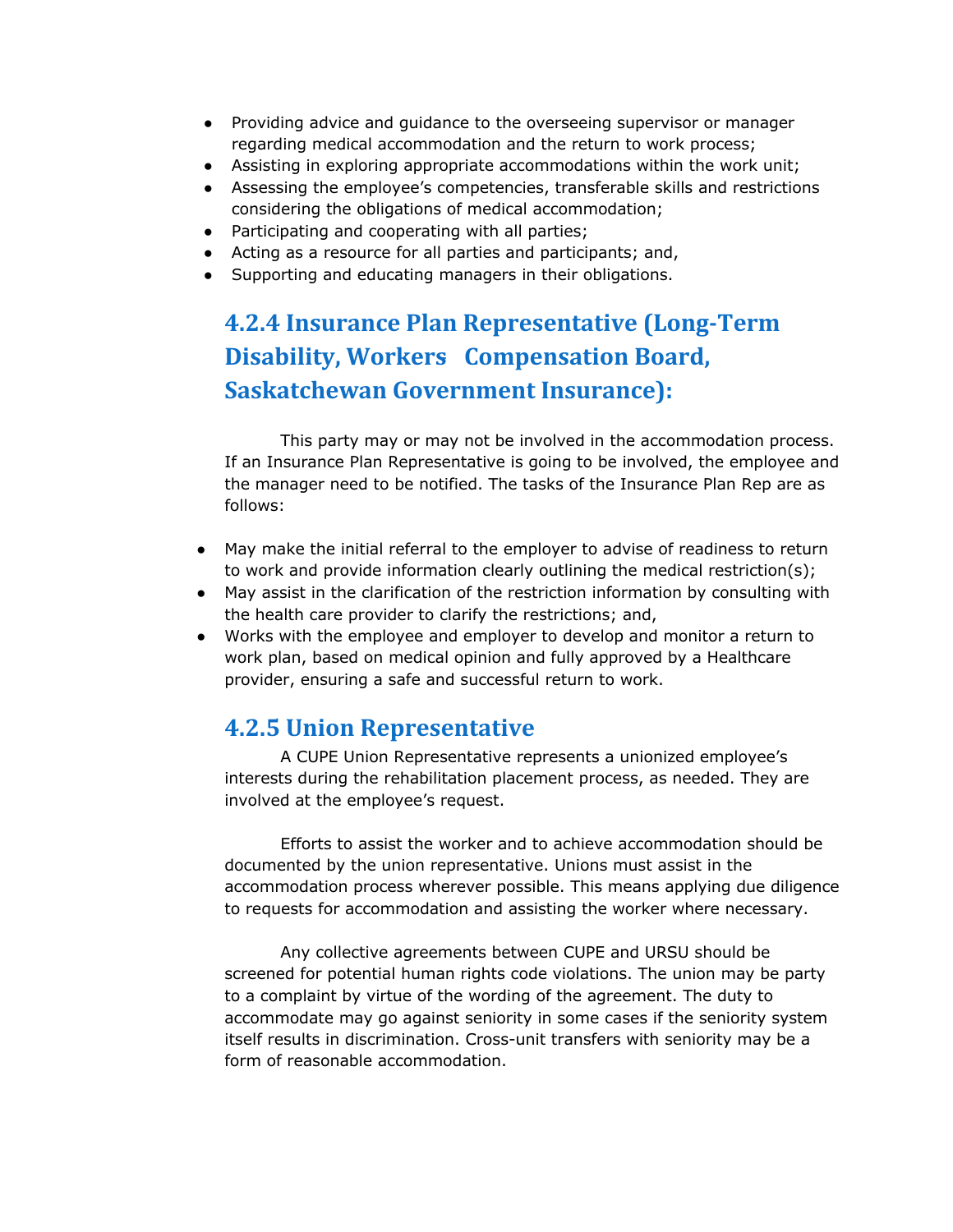# **4.2.6 Co-workers/Colleagues**

A supportive workplace is important for an accommodation to succeed. Co-workers may be required to make adjustments to their work as part of an accommodation. While considering the privacy needs of the employee who is being accommodated, co-workers may need information on the duty to accommodate in general; ie. accommodation is not "special treatment", rather it allows persons with special needs to fully participate in the workplace. The employee concerned should direct what information they feel comfortable in sharing with their colleagues.

# **4.2.7 URSU (Employer)**

Employers must satisfy themselves that an employee is physically or mentally capable of performing their job safely. This could include asking for necessary medical information or a functional assessment. The employer is only entitled to know the obstacles to employment and not a specific diagnosis. Medical information should be kept on a separate file. URSU is accountable to and responsible for:

- The governance of the policy.
- Corporate liability for compliance with legislative requirements, including fiscal responsibility, human costs and human rights issues.
- Supporting and promoting the policy in the area of direct report and throughout the organization.
- Driving the organizational culture to a high level of understanding regarding disability and accommodation.

# **5. Consequences for Non- Compliance**

Respect of persons with disabilities in the workplace is of paramount importance to URSU. If an employee is found to be in violation of this act or of their role under this act, they will be dealt with accordingly. For non-compliance, URSU and its managers may use any of the following as disciplinary action. URSU may use discretion to alter the details of each of the following to ensure the punishment is appropriate for the situation at hand:

- a) Suspension removal of duties for a specified period of time.
- b) Apology a verbal or written apology acknowledging poor behaviour.
- c) Termination as per the corrective action and termination process.
- d) Reasonable discipline that the supervising manager, CUPE, and/or the Human Resources representative determine appropriate.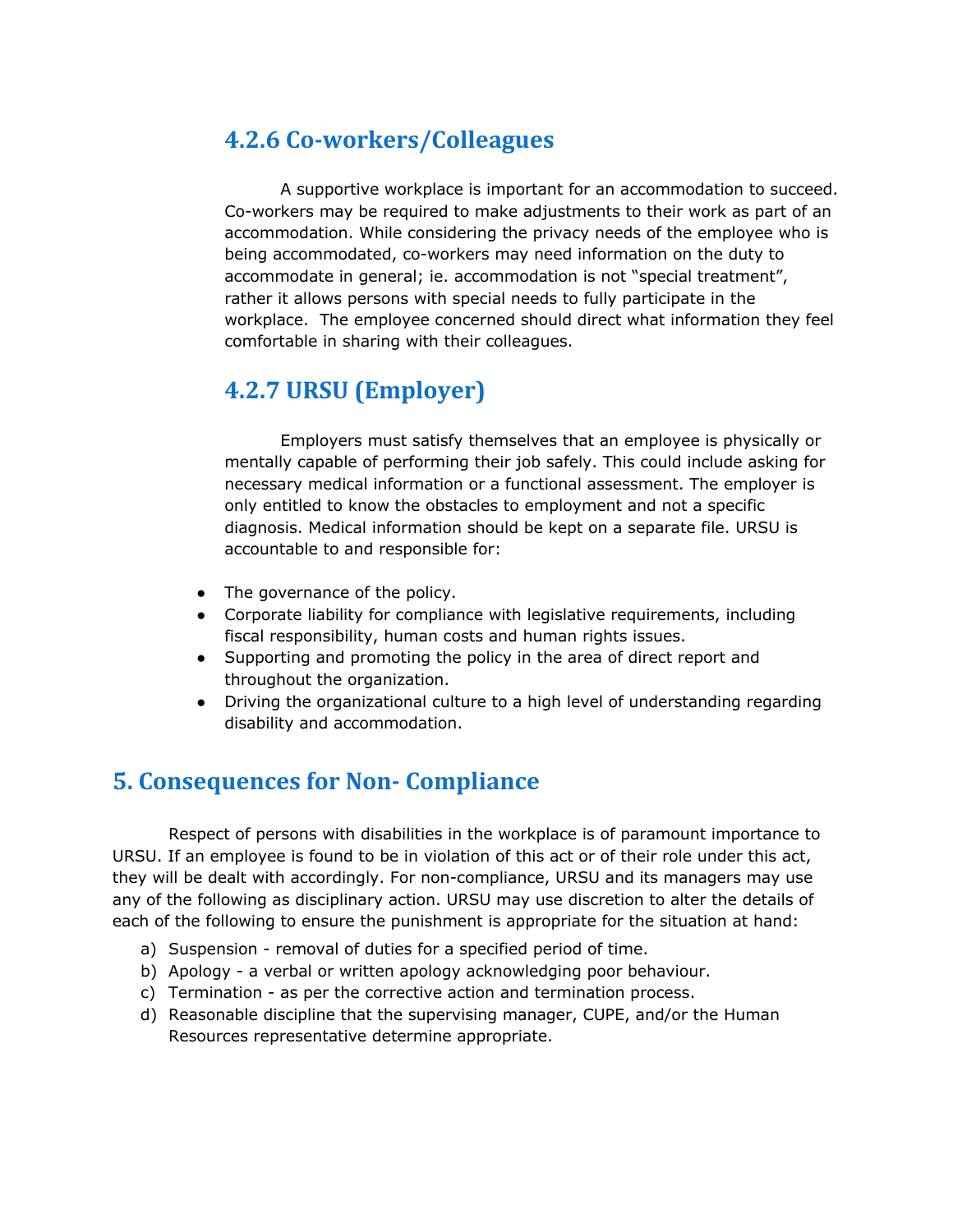#### **6. Processes**

URSU must grant leave of absence to an employee to recover from injury or illness, allowing a gradual return to work, altering work conditions and tasks, rearranging shifts, or bundling meaningful job duties in order to allow the employee to continue working. This may mean adjusting start/finish times to accommodate family issues.

### **6.1 Recruitment, Assessment and Selection**

If a selected candidate requests an accommodation, URSU and the hiring manager will consult with the applicant and provide or arrange a suitable accommodation in a manner that takes into account the applicant's accessibility needs due to disability. Any existing accommodation plans will be considered throughout the hiring process.

# **6.2 Accessible Formats and Communication Supports for Employees**

URSU, upon the request of an employee with a disability, will consult with the employee to provide, or arrange for the provision of, accessible formats and communication supports for information that is needed to perform the employee's job, and information that is generally available to other employees.

#### **6.3 Return to Work**

Each URSU employee with a disability is considered individually, on a case-bycase basis, in order to determine accommodation requirements, including a return to work process. A full-time employee who returns to work after being on Long Term Disability and who is able to satisfactorily carry out the duties of the classification which was held immediately prior to the commencement of the disability will be placed in the position the employee left or if that is not possible, in one with the same classification as that previously held.

Employees requiring accommodation are to contact their manager so that URSU and the employee can work together to develop an individual return to work accommodation plan. Third party expertise will be accessed, when needed, in the development of the plan. The plan will be documented and does not replace or override any other return to work process created by, or under, any other statute. If requested, information regarding accessible formats and communications supports provided will also be included in individual accommodation plans.

Accommodation plans will include individualized workplace emergency response information (where required), and will identify any other accommodation that is to be provided. An employee may not likely displace another employee to achieve accommodation. Excessive absenteeism and the prospects of returning to